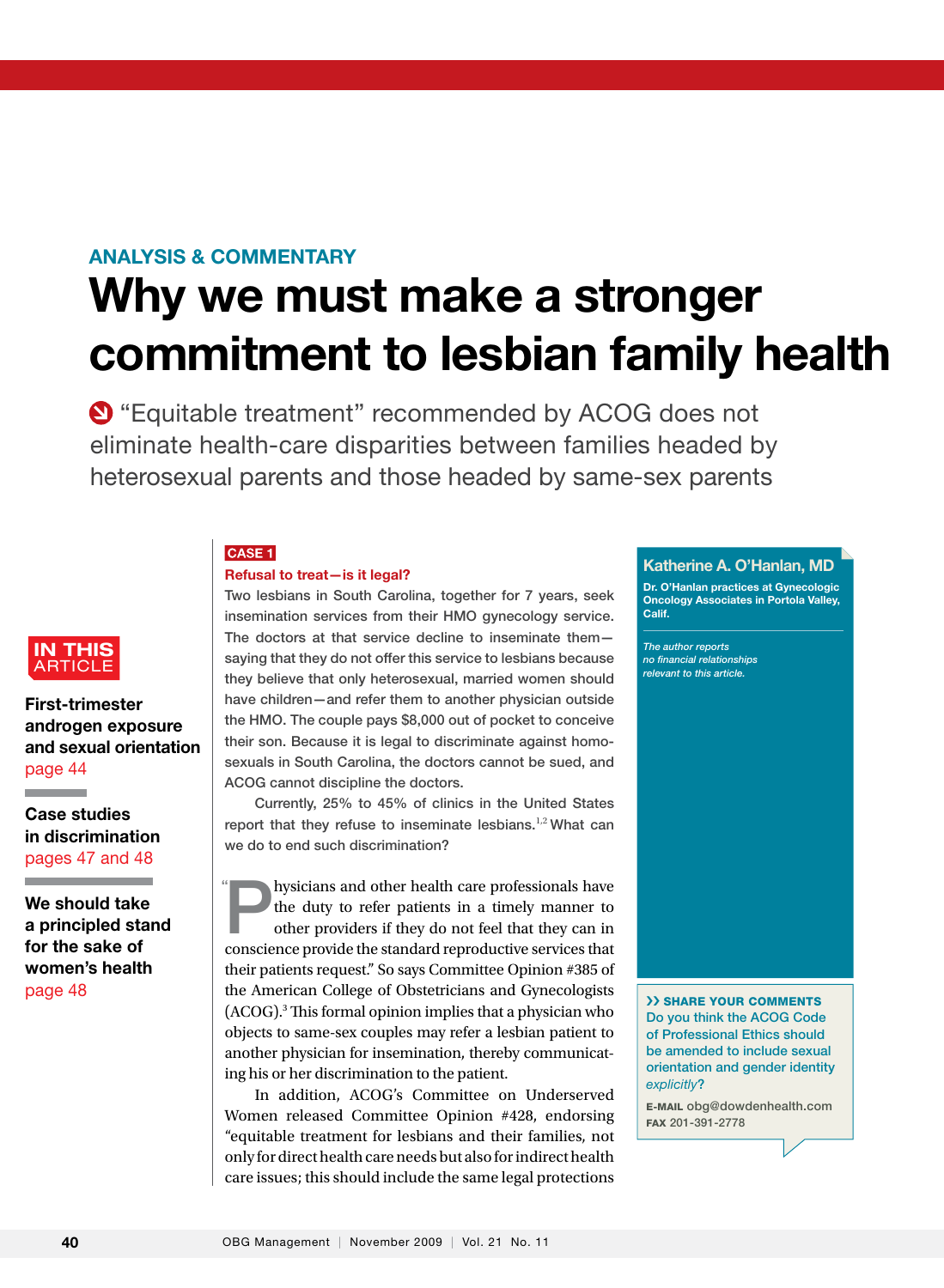

afforded married couples."4 The opinion does not endorse access to civil marriage, *per se*.

And although ACOG includes a nondiscrimination clause in its Code of Professional Ethics stating that the "principle of justice requires strict avoidance of discrimination on the basis of race, color, religion, national origin, or any other basis that would constitute illegal discrimination," sexual orientation and gender identity are not specified.

To remain consistent with its mission of "advancing women's health," ACOG must include sexual orientation and gender identity in its nondiscrimination statement and endorse access for same-sex couples to civil marriage—not just "equitable treatment."

In 44 states, laws mandating so-called equitable treatment deny the families of lesbian couples the legal and financial protections of civil marriage that are deemed essential to the health of families headed by heterosexual couples.

In 30 states, ACOG's nondiscrimination policy, as written, could be interpreted to permit gynecologists to discriminate on the basis of sexual orientation in their practices.

The American Society for Reproductive Medicine issued a statement affirming that there is no justification for denying same-sex couples assisted reproductive technologies.5

Both the American Academy of Pediatrics (AAP) and the American Psychiatric Association (APA) prohibit discrimination on the basis of sexual orientation and endorse civil marriage for same-sex couples in richly evidence-based policy statements. Both organizations affirm that:

- homosexuality is natural, immutable, and noncontagious
- the children of homosexual parents develop with outcomes equal to those of heterosexual parents
- the families of same-sex couples need the same protections that their heterosexual counterparts enjoy.

The American Medical Association (AMA) issued policy statements prohibiting discrimination based on sexual orientation and gender identity because of documented health disparities that arise from discrimination.

In this article, I present evidence to support these positions; provide examples of how the current ACOG statement contributes to disparities; and challenge ACOG to clarify the wording of its opinions.

There is no scientific rationale for any discrimination against same-sex families. There is abundant scientific evidence that these families are harmed by discriminatory laws and treatment.

#### Civil unions, domestic partnerships do not equal civil marriage

ACOG Committee Opinion #428 makes it clear that "equitable treatment" does not affect religious rules about marriage ceremonies: Marriage licenses must be solemnized either in a religious ceremony performed by a clergy member, or in a civil ceremony performed by a judge, justice of the peace, or elected official.4 The Committee Opinion recognizes that domestic partnerships and civil unions do not provide the same rights as a state civil marriage license, and notes that neither is portable to all other states or recognized by the United States government.<sup>4</sup>

The opinion further acknowledges that marriage has a uniquely universal dignity and recognition in our society and grants the couple access to more than 1,000 federal  $\frac{5}{4}$ rights deemed important for the health of its  $\frac{d}{d}$ partners and their families.4

Blair Kelly for obg Management

ŏ



Sexual orientation and gender identity are not specifically mentioned in the nondiscrimination clause of ACOG's Code of Professional Ethics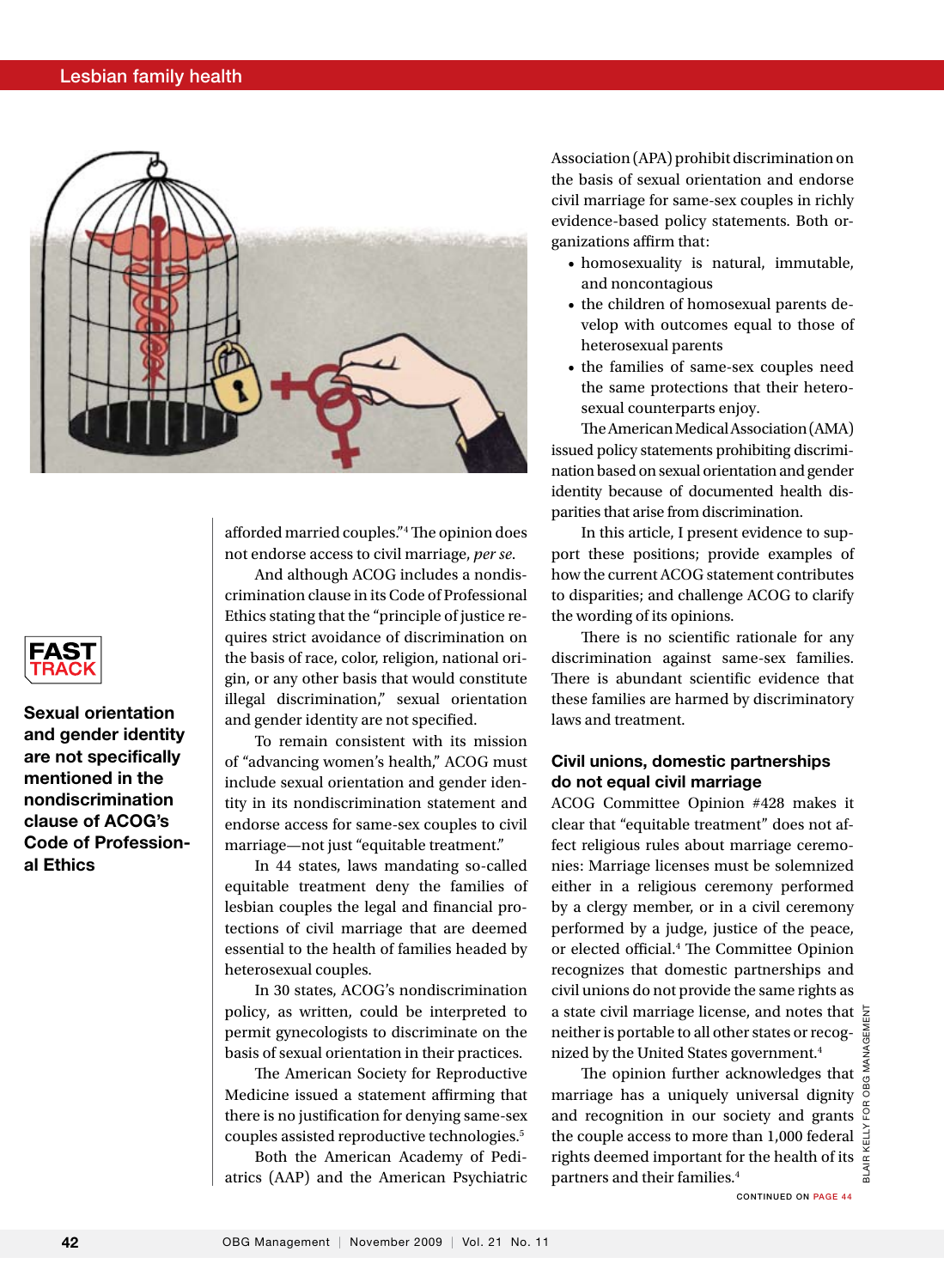ACOG Committee Opinion #385 concedes that to refer a homosexual patient seeking insemination or surrogacy services does indeed communicate the physician's discriminatory attitude to the patient and may cause harm.3 The AMA prohibits such discrimination by requiring that physicians only offer those services that they can provide to all patients without discrimination. This would allow a physician to refuse to do any procedure that is deemed unconscionable—but any service provided to some must be provided to all.

#### How the first-trimester may influence sexual orientation

Fetal brain circuitry is permanently organized during the first trimester of pregnancy under the influence of various hormones and hormonelike substances, conferring an innate sexual orientation and gender identity, which children gradually come to recognize.<sup>6</sup> Any subtle or not-so-subtle exposure to androgenic substances during early gestation of a 46 XX fetus can influence neural patterns in the phenotypic female child. These patterns may manifest as more aggressive play activity and masculinized somatic skeletal structure, neural structure, behavioral and biophysiologic skills, or gynephilic sexual orientation, and possibly confer a male gender identity.7–11

Congenital adrenal hyperplasia (CAH) demonstrates the biological effects of prenatal hormones on sexual orientation and gender identity. CAH is a condition in which an enzyme (21-hydroxylase) in the cortisone synthesis pathway is missing or dysfunctional, resulting in buildup of precursor androgens in the fetal blood. Female infants with CAH can be born with virilization of their external genitals or ambiguous genitalia.

Since 1968, 13 published studies have revealed that 20% to 50% of females who have CAH will identify as lesbian or bisexual in adulthood.10 A smaller percentage will come to recognize a male gender identity, particularly when their CAH is the more severe saltwasting type.<sup>11</sup>

Homosexual orientation is also more frequent among women who had prenatal exposure to the complex steroid diethylstilbestrol, $12$  and among those who have polycystic ovarian syndrome (PCOS).<sup>13</sup> Further evidence of the influence of prenatal androgen exposure on female sexual orientation is seen among females who gestated with a fraternal male co-twin.14 These girls are reported to have more aggressive play patterns during childhood and are more likely to identify as lesbian later in life.

Female-to-male transgender individuals have been shown to have higher adult androgen levels, a higher incidence of PCOS, and a greater likelihood of a history of CAH.15,16

It is unclear whether all homosexual females or female-to-male transsexuals were influenced by some form of first-trimester androgen excess. There are many endogenous and exogenous sources of androgen-like substances. They include maternal adrenal steroids arising from a high level of stress, anabolic steroids ingested from poultry or beef, and subclinical variations of fetal 21-hydroxylase concentration or efficiency, for example.

#### Homosexuality is not a disorder

The APA backs evidence that homosexuality cannot be spread by exposure or influence, nor can it be "repaired" or eradicated by disciplinary treatment. In fact, published evidence shows that the mental health and development of children are significantly harmed by parental, familial, and school peer rejection, whereas developmental parameters are much improved by their parents' celebration of the youth's diversity and the school's enforcement of its diversity policy.17 Still, recognition of one's sexual orientation can be difficult because of legal and social proscriptions against homosexuality.

Although most homosexuals have experienced some form of discriminatory treatment in their lives—be it verbal or physical abuse, or different treatment at their school or job or by existing federal and state laws most still report a full and rewarding life.18 Experiences of discrimination, however, are



13 published studies have revealed that 20% to 50% of females who have congenital adrenal hyperplasia will identify as lesbian or bisexual in adulthood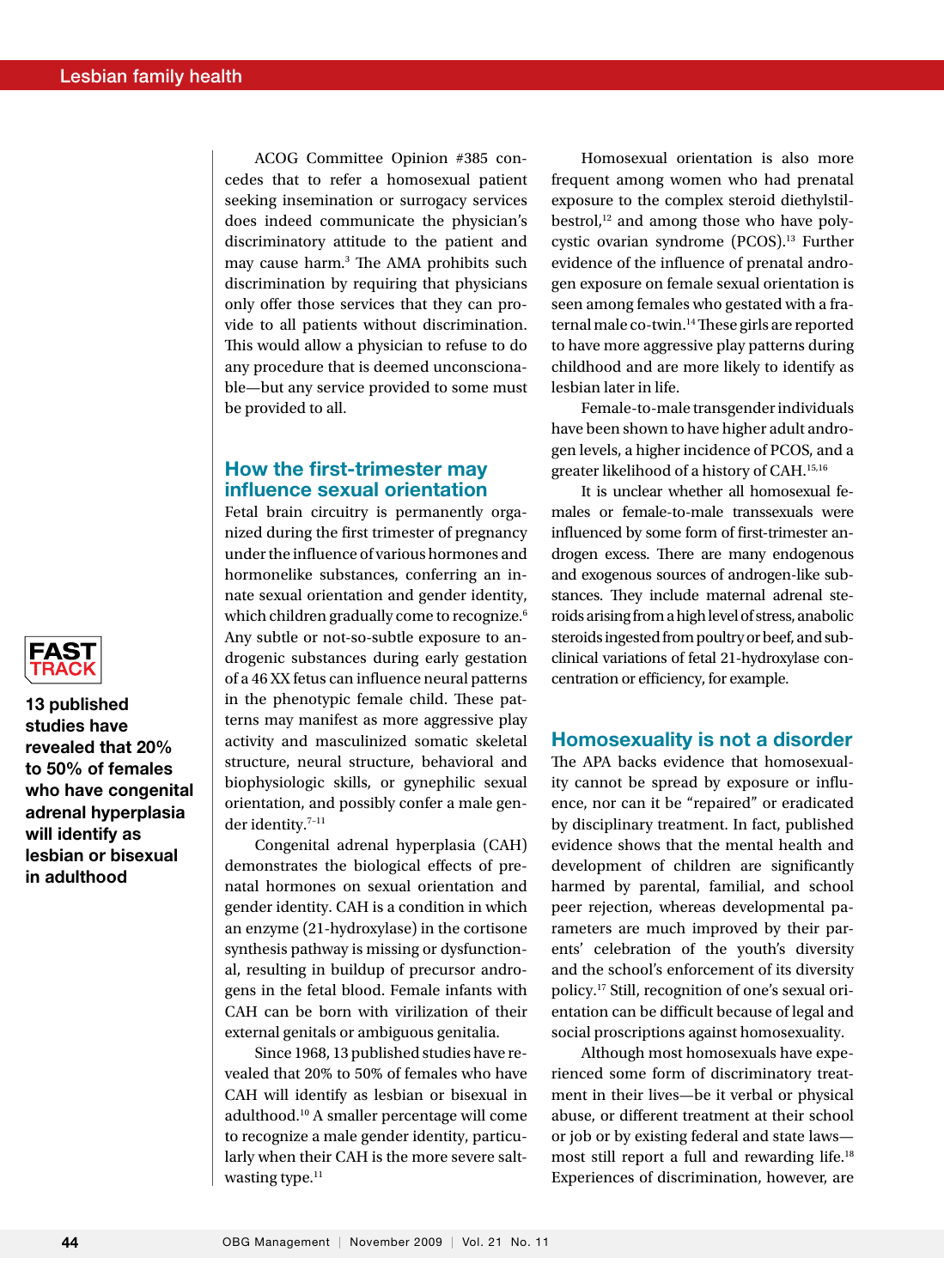potent psychic stressors for which many seek counseling and support, and which may undermine mental and physical health.<sup>19,20</sup> Such discrimination may lie at the root of the documented higher rates of obesity, smoking, and alcoholism among lesbians compared with heterosexual women reported in the Women's Health Initiative and the Nurses Health Study.<sup>21,22</sup>

Most young people, including those who will realize that they are gay, are raised with a strong appreciation for family and cultural traditions and an anticipation of adulthood with a career and marriage.<sup>23</sup> Although marriage systems may differ, marriage across world cultures is a publicly acknowledged, highly respected, singular union, designed to create kinship obligations and sharing of resources between two adults and protect any children that they may produce.

Like heterosexual women, many lesbians desire to create families secured by civil marriage laws. These families need and deserve the same protections established by law to support and protect families headed by heterosexual couples. The marriage license is a state-regulated contract between two individuals. Each couple must then separately have the license solemnized, either by a designated state official (civil marriage) or by a clergy member (religious marriage).

All of the states with laws that permit civil marriage for same-sex couples have explicitly endorsed a religious right for clergy to refuse to certify same-sex couples' licenses according to their beliefs.

#### Married parents provide a greater sense of security

In comparison with mere cohabitation, marriage confers more health benefits to the couple and has been correlated with a lower rate of cardiac disease<sup>24</sup> and cancer risk factors,<sup>25</sup> and with greater longevity.26 Marriage also provides greater security to any children in the family unit.<sup>27</sup> When federal and state laws treat homosexual families differently than heterosexuals, this discrimination conveys a lower societal respect to all members of the family, but especially to the children.<sup>28</sup> When children eventually learn that their parents unlike other children's parents—are not allowed to marry, they may lose some faith in their parents and be subject to bullying.29

The AAP reported significant, reliable evidence that lesbian and gay parents are as fit, effective, and successful as heterosexual parents.28 The organization also confirmed research showing that children of same-sex couples are as emotionally healthy and socially well-adjusted and at least as educationally and socially successful as children raised by heterosexual parents.28

The APA issued a pamphlet that states:

*Both heterosexual behavior and homosexual behavior are normal aspects of human sexuality. Both have been documented in many different cultures and historical eras. Despite the persistence of stereotypes that portray lesbian, gay, and bisexual people as disturbed, several decades of research and clinical experience have led all mainstream medical and mental health organizations in this country to conclude that these orientations represent normal forms of human experience.30*

## Case studies in discrimination

In 44 states, "equitable treatment" for samesex couples, reflected in local law, entails denial of civil marriage and the family protections it confers. In nine states, equitable treatment means prohibition of adoption by same-sex couples. In 30 states, equitable treatment includes discrimination in housing or jobs based on sexual orientation and gender identity.

Consider the following vignettes, all possible (as is Case 1 on page 40) under current laws in the geographic areas specified:

#### CASE<sub>2</sub>

A Massachusetts lesbian married to a same-sex spouse who bore the couple's children is offered a job promotion managing the Arkansas branch of her company. She has to decline the promotion because her company cannot continue her



All of the states with laws that permit civil marriage for samesex couples have explicitly endorsed a religious right for clergy to refuse to certify the licenses of same-sex couples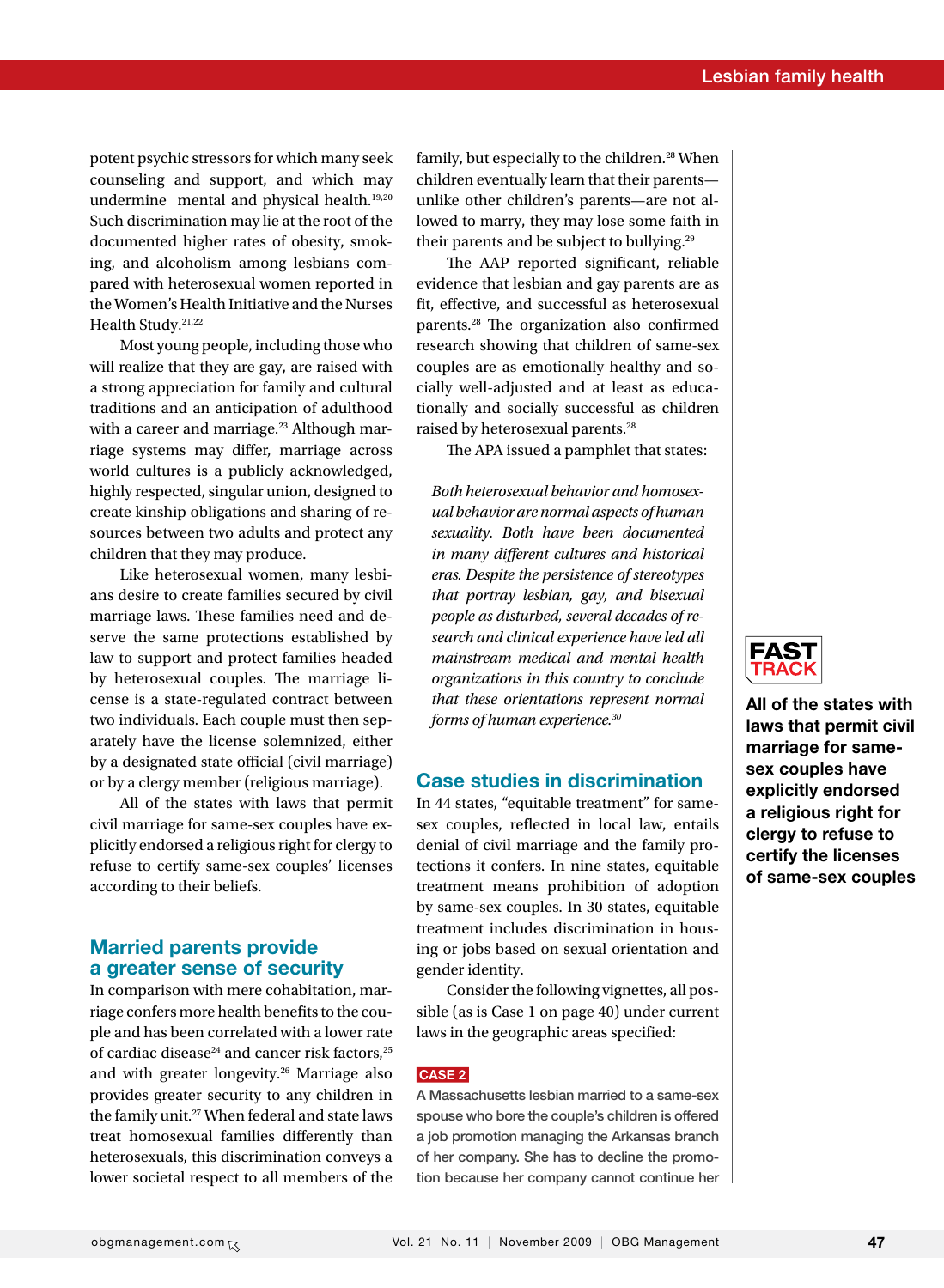family's medical insurance in Arkansas. Nor would she have legal custody of her children in that state or be able to adopt them there.

#### CASE 3

A married lesbian is hit by a car while crossing the street at a medical conference in Dallas. The funeral home refuses to release her body to her spouse for burial near their home in Connecticut. The decedent's brother is called because he is the closest legal relative under Texas law, but since he never approved of his sister's lesbian sexual orientation, he has her body transported to his family's plot in Virginia.

#### CASE 4

A physician who is a lesbian is recruited to a state university in Michigan in 2003. She moves there with her domestic partner and their two adopted children, one of whom has cerebral palsy, and is promoted to the rank of associate professor in 2007. The next year, the Michigan Supreme Court interprets a 2004 constitutional amendment to mean that state institutions are prohibited from providing domestic partner benefits to same-sex couples. This leaves her stay-at-home spouse and their children without health insurance.

In each case, "equitable treatment" that is legal nevertheless injures the stability, integrity, and health of families, and ACOG's Code of Professional Ethics fails to serve its mission of promoting women's and family health.

#### AAP, APA endorse civil marriage

After reviewing 25 scientific articles on families parented by same-sex couples and the development of children in those families, the AAP concluded in 2006 that:

*These data have demonstrated no risk to children as a result of growing up in a family with one or more gay parents. Conscientious and nurturing adults, whether they are men or women, heterosexual or homosexual, can be excellent parents. The rights, benefits, and protections of*  *civil marriage can further strengthen these families.28*

The APA in 2004 endorsed civil marriage.31 For its part, the AMA has taken historic social and political stands endorsing nondiscrimination in school education programs for youth, in youth scouting organizations, in medical education, and in insurance coverage. The AMA also issued support of legislation to allow adoption by same-sex partners and co-parents. The AMA seeks to reduce the health disparities suffered because of unequal treatment of minor children and same-sex parents by supporting equality in laws affecting the health care of members of same-sex partner households and their dependent children.<sup>32</sup> The AMA also issued a nondiscrimination clause that states:

*The AMA reaffirms its longstanding policy that there is no basis for the denial to any human being of equal rights, privileges, and responsibilities commensurate with his or her individual capabilities and ethical character because of an individual's sex,* sexual orientation, gender, gender identity, *or transgender status, race, religion, disability, ethnic origin, national origin, or age* [emphasis mine]*. 32*

Just as ACOG expects to be consulted for testimony in any legislation or court proceeding about gynecologic and obstetric issues, the expertise of the APA and AAP in the areas of child and family mental health are indisputable.

## We should take a principled stand on this matter

The AMA Principles of Medical Ethics stipulate that "a physician shall recognize a responsibility to participate in activities contributing to the improvement of the community and the betterment of public health." Our scientific ACOG community possesses access to knowledge that the lay community does not have. We have a responsibility to



The American **Psychiatric** Association endorsed civil marriage in 2004